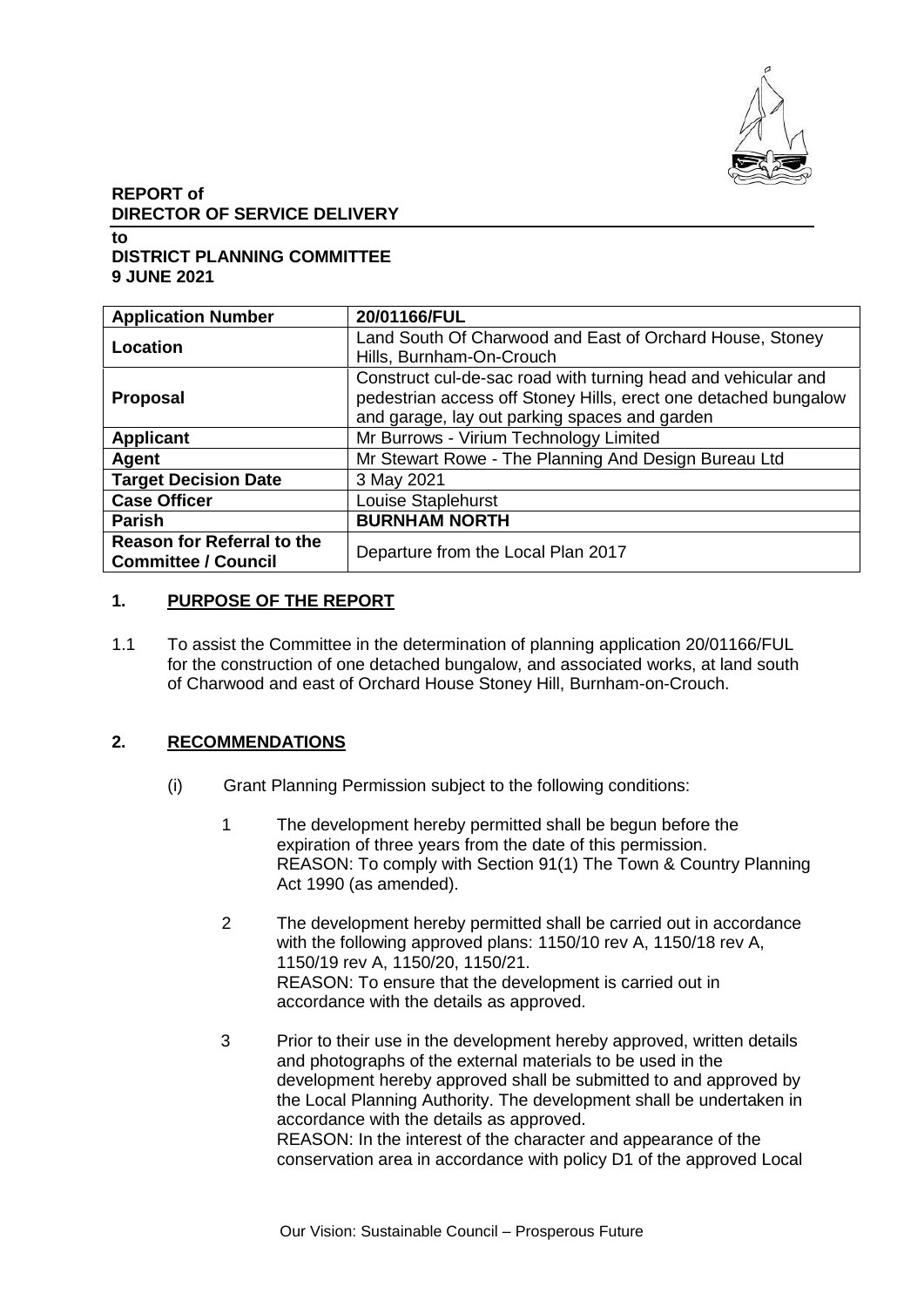Development Plan and the guidance contained in the Maldon District Design Guide (2017) and the National Planning Policy Framework.

- 4 Prior to works above ground level, full details of both hard and soft landscape works shall be submitted to and approved in writing by the local planning authority prior to any works occurring above ground level at the application site. These details shall include, for example:
	- i. Proposes finished levels contours;
	- ii. Means of enclosure;
	- iii. Car parking layouts;
	- iv. Other vehicle and pedestrian access and circulation areas;
	- v. Hard surfacing materials;
	- vi. Minor artefacts and structures (e.g. furniture, play equipment, refuse or other storage units, signs, lighting);
	- vii. Proposed and existing functional services above and below ground (e.g. drainage power, communications cables, pipelines etc, indicating lines, manholes, supports);
	- viii. Retained historic landscape features and proposals for restoration, where relevant.

The soft landscape works shall be carried out as approved within the first available planting season (October to March inclusive) following the occupation of any part of the development hereby approved unless otherwise agreed in writing by the local planning authority. If within a period of five years from the date of the planting of any tree or plant, or any tree or plant planted in its replacement, is removed, uprooted, destroyed, dies, or becomes, in the opinion of the local planning authority, seriously damaged or defective, another tree or plant of the same species and size as that originally planted shall be planted in the same place, unless the local planning authority gives its written consent to any variation.

The hard landscape works shall be carried out as approved prior to the first use / occupation of the development hereby approved and retained and maintained as such thereafter. REASON: To secure appropriate landscaping of the site in the interests of visual amenity and the character of the area, in accordance with policy D1 of the approved Local Development Plan and the guidance contained in the Maldon District Design Guide (2017) and the National Planning Policy Framework.

5 Details of the siting, height, design and materials of the treatment of all boundaries including gates, fences, walls, railings and piers shall be submitted to and approved in writing by the local planning authority prior to first use/occupation of the development hereby approved. The screening as approved shall be constructed prior to the first use/occupation of the development to which it relates and be retained as such thereafter.

REASON: To ensure the use of appropriate details to safeguard the character and appearance of the area, in accordance with policy D1 of the approved Local Development Plan and the guidance contained in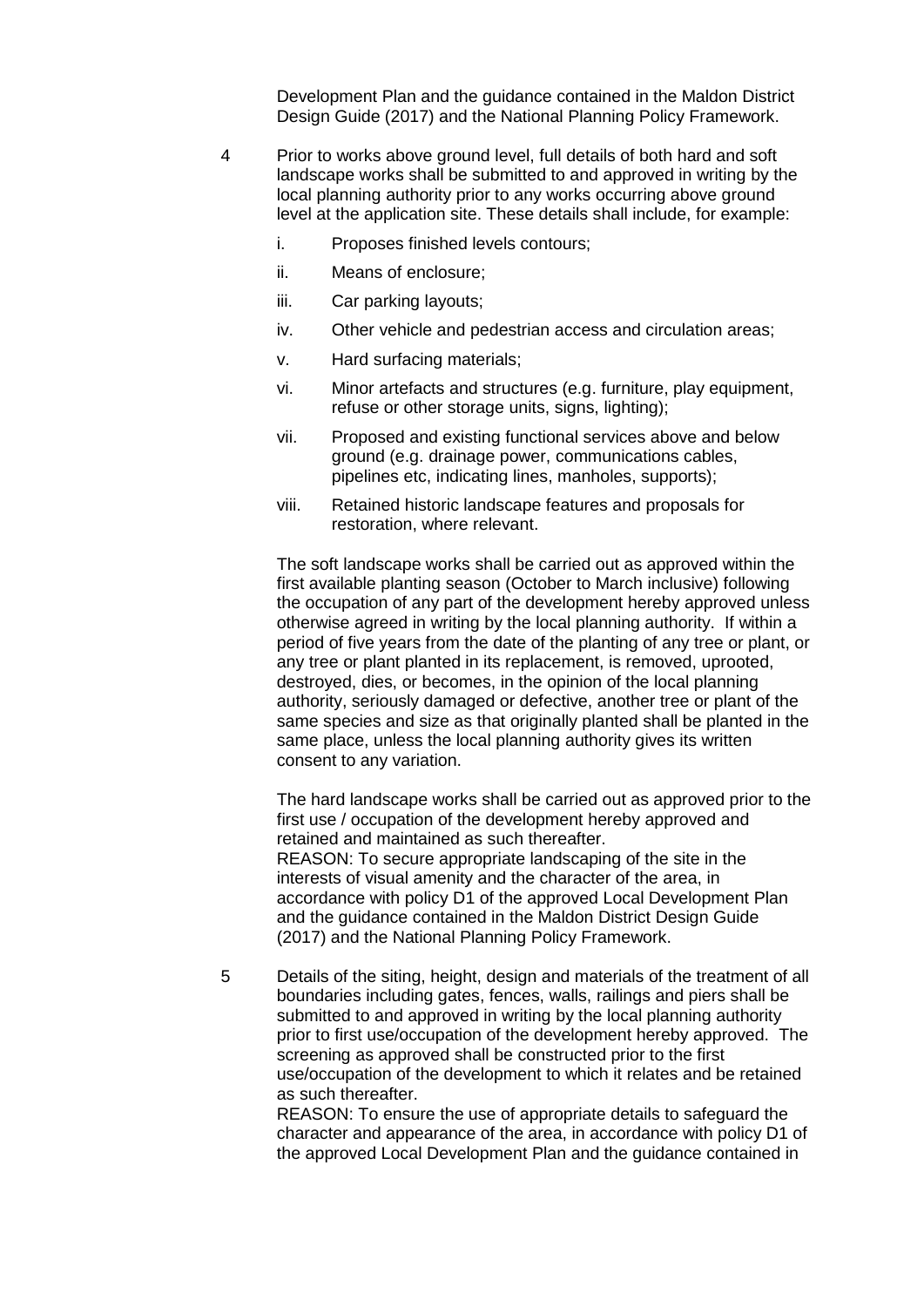the Maldon District Design Guide (2017) and the National Planning Policy Framework.

6 Notwithstanding the provisions of Article 3 of the Town & Country Planning (General Permitted Development) Order 2015 (or any Order amending, revoking or re-enacting that Order) no garages, extensions or separate buildings (other than incidental outbuildings not exceeding 10 cubic metres in volume) shall be erected within the site without planning permission having been obtained from the local planning authority.

REASON: In the interest of the amenity of neighbouring properties and to safeguard the character of the area in accordance with the requirements of policies D1 and H4 of the Maldon District Local Development Plan and the provision and guidance as contained within the National Planning Policy Framework.

- 7 Notwithstanding the provisions of Article 3 of the Town & Country Planning (General Permitted Development) Order 2015 (or any Order amending, revoking or re-enacting that Order) no dormer window or other form of addition or opening shall be constructed in the roof or gable walls of the building hereby permitted without planning permission having been obtained from the local planning authority. REASON: To protect the visual amenity of the rural area and the amenities of the neighbouring occupiers in accordance with Policies D1 and H4 of the Maldon District Local Development Plan and the Maldon District Design Guide.
- 8 No development shall take place, including any works of demolition, until a Construction Method Statement has been submitted to, and approved in writing by, the local planning authority. The approved Statement shall be adhered to throughout the construction period. The Statement shall provide for:
	- The parking of vehicles of site operatives and visitors
	- Loading and unloading of plant and materials
	- Storage of plant and materials used in constructing the development
	- The erection and maintenance of security hoarding including decorative displays and facilities for public viewing, where appropriate
	- Wheel washing facilities
	- Measures to control the emission of dust and dirt during construction
	- A scheme for recycling/disposing of waste resulting from demolition and construction works

REASON: To prevent the undue contamination of the site in accordance with policy D2 of the approved Maldon District Development Local Plan.

9 Notwithstanding the details submitted with this application, no development shall commence, other than that required to carry out additional necessary investigation which in this case includes demolition, site clearance, removal of underground tanks and old structures, and any construction until an investigation and risk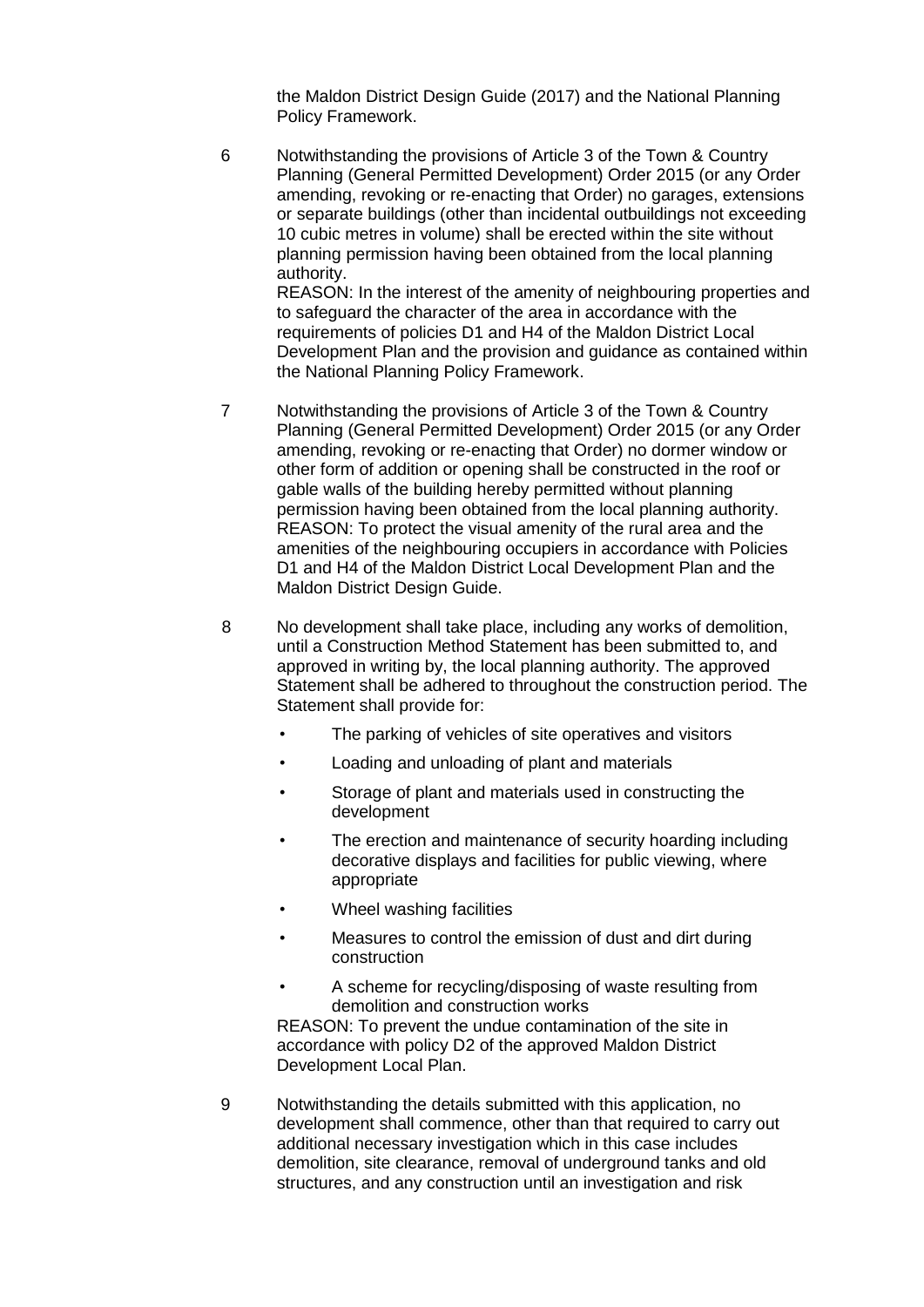assessment has been submitted to and approved in writing by the local planning authority. The report of the findings must include:

- i. A preliminary risk assessment to include historical information of how each part of the site has been used in the past;
- ii. A survey of the extent, scale and nature of contamination;
- iii. an assessment of the potential risks to:
	- a. Human health,
	- b. Property (existing or proposed) including buildings, crops, livestock, etc, woodland and service lines and pipes,
	- c. Adjoining land,
	- d. Groundwaters and surface waters,
	- e. Ecological systems
	- f. Archaeological sites and ancient monuments;
- iv. An appraisal of remedial options, and proposal of the preferred option(s). This shall include timescales and phasing of remediation works

This must be conducted by a competent person and in accordance with DEFRA and the Environment Agency's 'Model Procedures for the Management of Land Contamination, CLR 11' and the Essex Contaminated Land Consortium's 'Technical Guidance for Applicants and Developers' and is subject to the approval in writing of the Local Planning Authority.

REASON: To prevent the undue contamination of the site in accordance with policy D2 of the approved Maldon District Development Local Plan.

- 10 No development shall commence, other than that required to carry out additional necessary investigation which in this case includes demolition, site clearance, removal of underground tanks and old structures, and any construction until an investigation and risk assessment has been conducted and submitted to and approved in writing by the local planning authority. The report of the findings must include:
	- This must be conducted by a competent person and in accordance with DEFRA and the Environment Agency's 'Model Procedures for the Management of Land Contamination, CLR 11' and the Essex Contaminated Land Consortium's 'Technical Guidance for Applicants and Developers' and is subject to the approval in writing of the Local Planning Authority.
	- This shall include an appraisal of remedial options, and proposal of the preferred option(s). This shall include timescales and phasing of remediation works.
	- This must be conducted by a competent person and in accordance with DEFRA and the Environment Agency's 'Model Procedures for the Management of Land Contamination, CLR 11' and the Essex Contaminated Land Consortium's 'Technical Guidance for Applicants and Developers' and is subject to the approval in writing of the Local Planning Authority.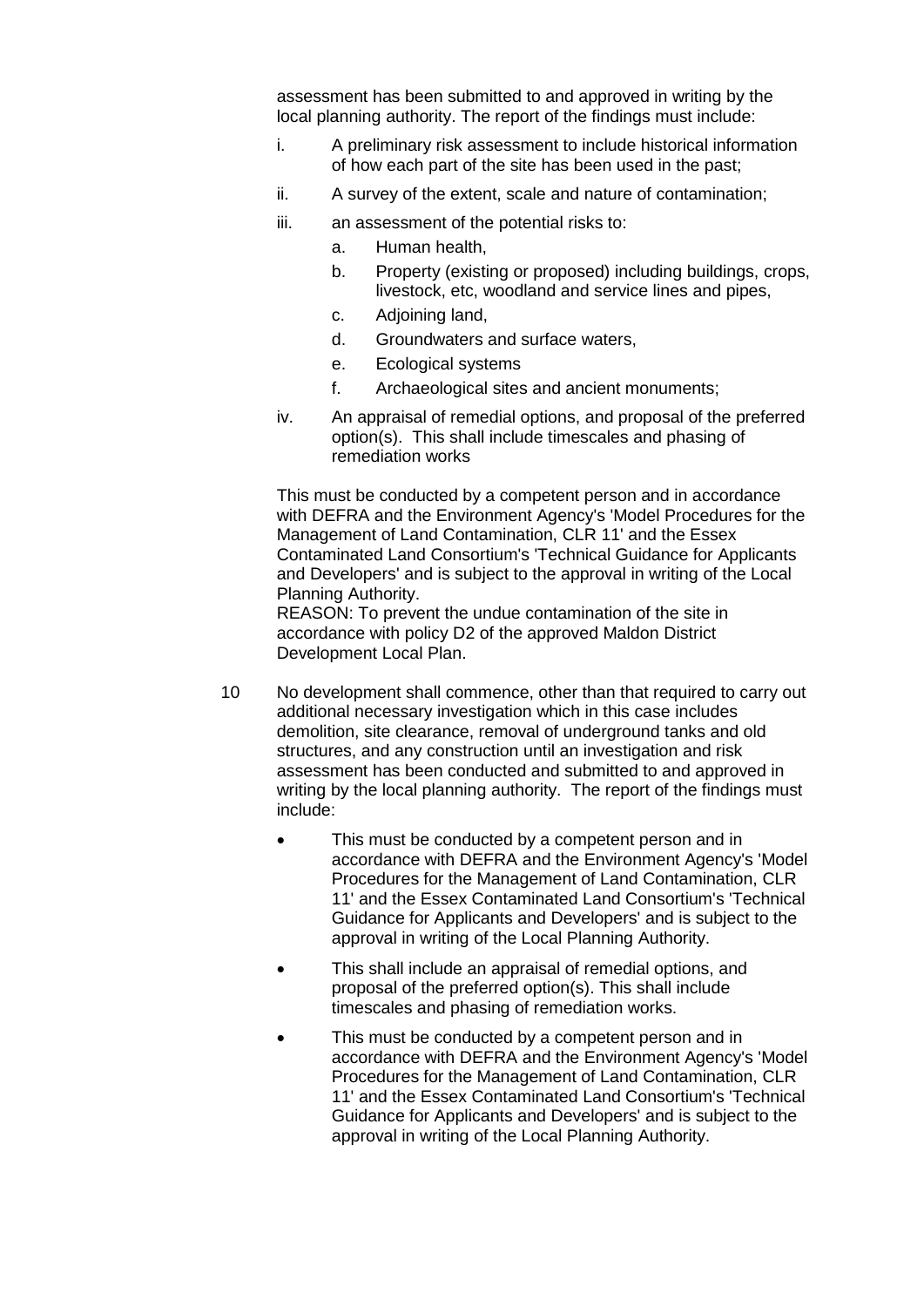REASON: To prevent the undue contamination of the site in accordance with policy D2 of the approved Maldon District Development Local Plan.

11 No development shall commence, other than where necessary to carry out additional investigation, until a detailed remediation scheme to bring the site to a condition suitable for the intended use by removing unacceptable risks to human health, buildings and other property and the natural and historical environment has been submitted to and approved in writing by the local planning authority. The scheme must include all works to be undertaken, proposed remediation objectives and remediation criteria, timetable of works and site management procedures.

The scheme must ensure that the site will not qualify as contaminated land under Part 2A of the Environmental Protection Act 1990 in relation to the intended use of the land after remediation. The development hereby permitted shall not commence until the measures set out in the approved scheme have been implemented, unless otherwise agreed in writing by the Local Planning Authority. The Local Planning Authority may give approval for the commencement of development prior to the completion of the remedial measures when it is deemed necessary to do so in order to complete the agreed remediation scheme. The Local Planning Authority must be given two weeks written notification of commencement of the remediation scheme works.

This shall be conducted in accordance with the Essex Contaminated Land Consortium's 'Land Affected by Contamination: Technical Guidance for Applicants and Developers' and DEFRA and the Environment Agency's 'Model Procedures for the Management of Land Contamination, CLR 11'. The development hereby permitted shall not commence until the measures set out in the approved report have been implemented

REASON: To prevent the undue contamination of the site in accordance with policy D2 of the approved Maldon District Development Local Plan.

12 The approved remediation scheme must be carried out in accordance with its terms prior to the commencement of development other than that required to carry out remediation, unless otherwise agreed in writing by the Local Planning Authority. The Local Planning Authority must be given two weeks written notification of commencement of the remediation scheme works.

Following completion of measures identified in the approved remediation scheme, a verification report that demonstrates the effectiveness of the remediation carried out must be produced and submitted to the Local Planning Authority for approval.

The written verification shall include that:

- i. All contaminated material removed from the site is removed by an appropriate licensed contractor to a facility approved by the Environment Agency
- ii. All imported material is suitable for its intended use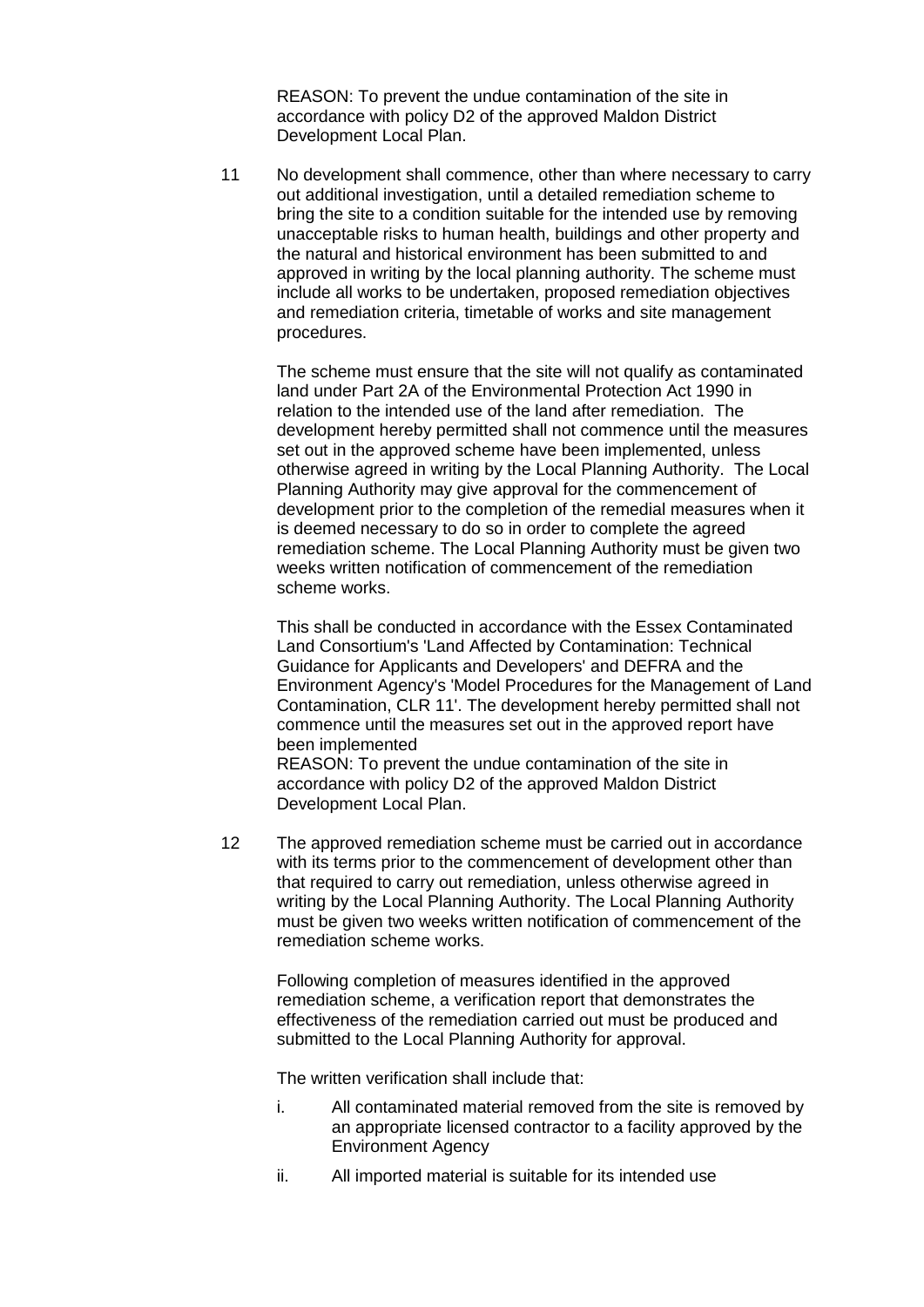iii. All agreed remediation measures identified as necessary in the contaminated land assessment have been undertaken to render the site suitable for the use specified

This must be conducted by a competent person and in accordance with DEFRA and the Environment Agency's 'Model Procedures for the Management of Land Contamination, CLR 11' and the Essex Contaminated Land Consortium's 'Technical Guidance for Applicants and Developers' and is subject to the approval in writing of the Local Planning Authority.

REASON: To prevent the undue contamination of the site in accordance with policy D2 of the approved Maldon District Development Local Plan

13 No development works above ground level shall occur until details of the foul drainage scheme to serve the development shall be submitted to and agreed in writing by the local planning authority. The agreed scheme shall be implemented as approved prior to the first occupation of the development. REASON: To prevent the undue contamination of the site in accordance with policy D2 of the approved Maldon District

14 An Air Source Heat Pump shall be installed at the site and shall be retained as such thereafter. REASON: In the interests of renewable energy and climate change, in accordance with policies D1 and D2 of the Maldon District Development Local Plan

Development Local Plan

- 15 No development works above ground level shall occur until details of the surface water drainage scheme to serve the development shall be submitted to and agreed in writing by the local planning authority. The agreed scheme shall be implemented prior to the first occupation of the development. The scheme shall ensure that for a minimum:
	- 1) The development should be able to manage water on site for 1 in 100 year events plus 40% climate change allowance.
	- 2) Run-off from a greenfield site for all storm events that have a 100% chance of occurring each year (1 in 1 year event) inclusive of climate change should be no higher than 10/ls and no lower than 1/ls. The rate should be restricted to the 1 in 1 greenfield rate or equivalent greenfield rates with long term storage (minimum rate 1l/s) or 50% betterment of existing run off rates on brownfield sites (provided this does not result in a runoff rate less than greenfield) or 50% betterment of existing run off rates on brownfield sites (provided this does not result in a runoff rate less than greenfield)

You are advised that in order to satisfy the soakaway condition the following details will be required: - details of the area to be drained, infiltration rate (as determined by BRE Digest 365), proposed length, width and depth of soakaway, groundwater level and whether it will be rubble filled.

Where the local planning authority accepts discharge to an adopted sewer network you will be required to provide written confirmation from the statutory undertaker that the discharge will be accepted.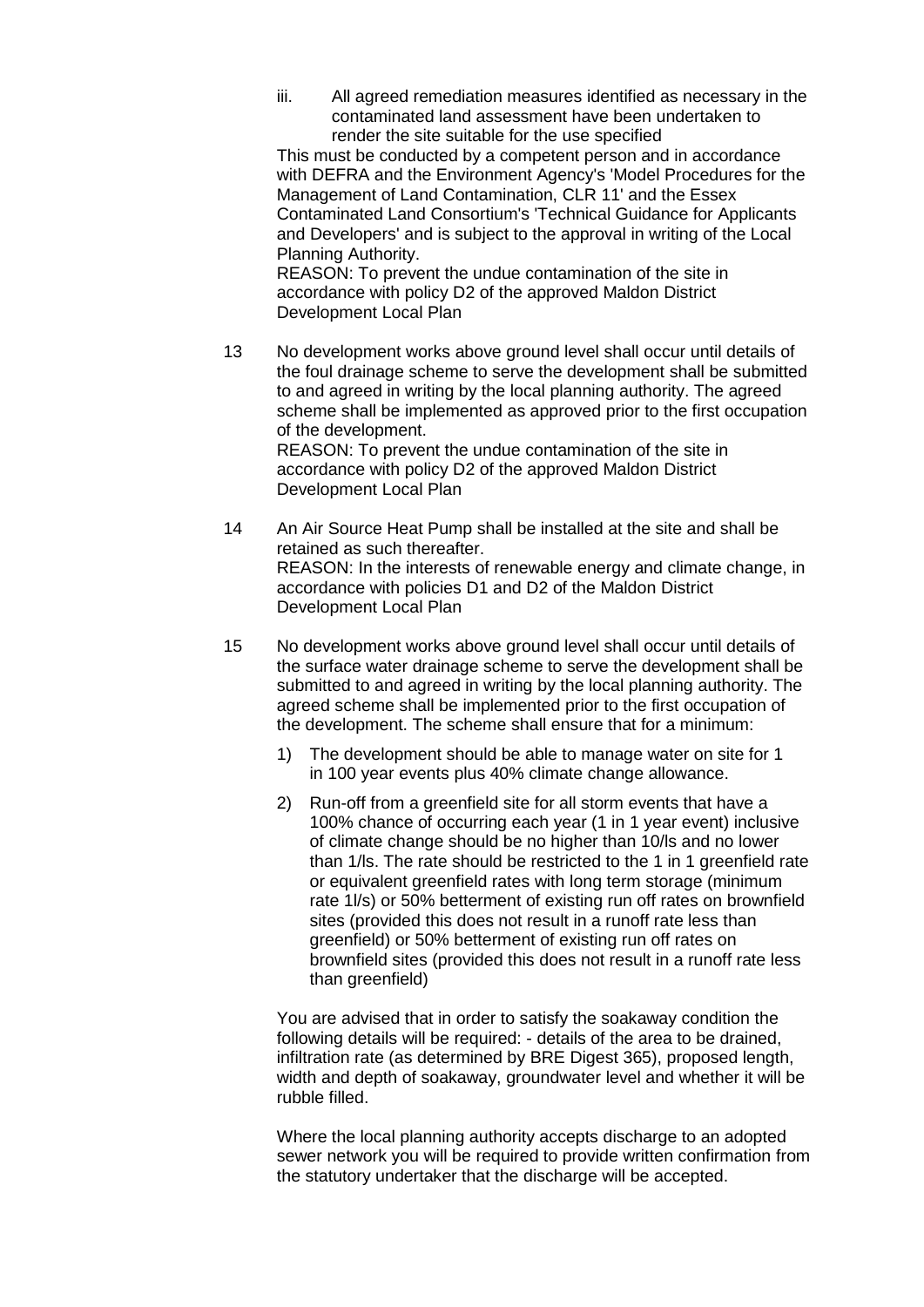REASON: To prevent the undue contamination of the site in accordance with policy D2 of the approved Maldon District Development Local Plan.

- 16 No works related to the alteration of ground levels at the site and no works above ground level shall occur until details of existing ground levels and proposed finished ground levels, and their relationship to the adjoining land, and floor levels have been submitted to and approved in writing by the local planning authority. The development shall be carried out in accordance with the approved details. REASON: To ensure the development is in keeping with the character and appearance of the surrounding area, in accordance with policy D1 of the Maldon District Local Development Plan.
- 17 The dwelling hereby approved shall not be occupied until two car parking spaces have been provided, ne on the driveway and one in the garage, as shown on plan 1150/18. The car parking hereby approved shall be retained for the use of occupiers or visitors to the residential units in perpetuity. REASON: To ensure appropriate parking at the site, in accordance with policies D1 and T2 of the Maldon District Local Development Plan and the adopted Maldon District Vehicle Parking Standards.
- 18 The garage hereby approved shall not be used other than for the accommodation of private motor vehicles or for any other purpose incidental to the enjoyment of the dwelling house as such and shall not at any time be converted or used as habitable space / living accommodation. REASON: To ensure appropriate parking at the site, in accordance

with policies D1 and T2 of the Maldon District Local Development Plan and the adopted Maldon District Vehicle Parking Standards.

- 19 The public's rights and ease of passage over footpath number 5 shall be maintained free and unobstructed at all times. REASON: To ensure appropriate access to the public right of way in the interest of accessibility, in accordance with policy T2 of the Maldon District Local Development Plan
- 20 The trees and hedges identified for retention in the Arboricultural Impact Assessment & Method Statement, dated 28 June 2019, which is attached to and forms part of this permission shall be protected during the course of the development. The trees and hedges shall be protected by measures which accord with British Standard 5837:2012 (Trees in Relation to Construction). The protective fencing and ground protection shall be erected before the commencement of any clearing, demolition and building operations and shall be maintained until all equipment, machinery and surplus materials have been removed from the site. Within the fenced protection zone(s) no materials shall be stored, no rubbish dumped, no fires lit and no buildings erected inside the fence, nor shall any change in ground level be made within the fenced area unless otherwise first agreed in writing by the local planning authority. If within five years from the completion of the development a tree or hedge shown to be retained is removed, destroyed, dies, or becomes, in the opinion of the local planning authority, seriously damaged or defective, a replacement shall be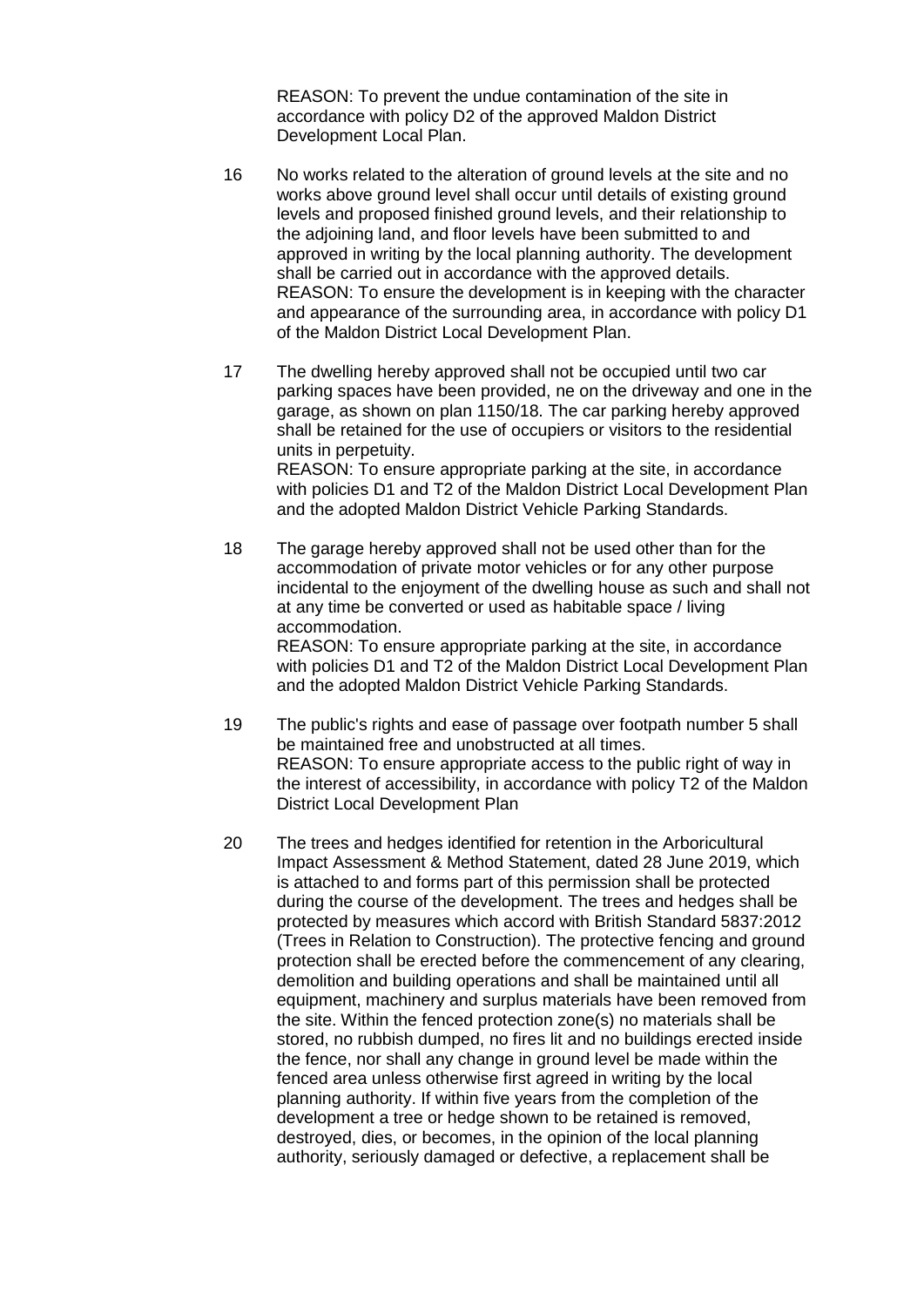planted within the site of such species and size, and shall be planted at such time, as specified in writing by the local planning authority. REASON**:** To secure the retention of appropriate landscaping of the site in the interests of visual amenity and the character of the area and for their biodiversity value in accordance with Policies D1 and N2 of the Maldon District Local Development Plan and the Maldon District Design Guide.

21 Notwithstanding condition 20, prior to the commencement of the development, further details in relation to the construction techniques to ensure retention and protection of the Oak tree T1 shall be submitted to and approved in writing by the Local Planning Authority. REASON: To secure the retention of appropriate landscaping of the site in the interests of visual amenity and the character of the area and for their biodiversity value in accordance with Policies D1 and N2 of the Maldon District Local Development Plan and the Maldon District Design Guide.

## **3. BACKGROUND**

- 3.1 At the South Eastern Area Planning Committee (SEPC) held on 17 February 2021 Members considered a report assessing the above proposal. The Officer's report considered that the application resulted in no demonstrable harm and recommended that the application be granted planning permission.
- 3.2 A copy of the report and the subsequent Members Update' presented to the Committee meeting are attached as **APPENDIX 1** and **APPENDIX 2**.

## **4. SUMMARY OF KEY ISSUES**

- 4.1 The Area Planning Committee, in carrying out the functions of the Local Planning Authority (LPA) (in this case, the determination of a planning application) are bound by the Town and Country Planning Act 1990 as amended, and any relevant subordinate legislation. Members of the Area Planning Committee:
	- are required to make decisions having regard to the development plan for the area (the Maldon Local Development Plan 2017).
	- must have regard to the report of Officers submitted to that Area Planning Committee in carrying out their duty in making a decision on the recommendation in that report, having regard to the policies and any other matters considered material to that proposal and as set out in the report (the material considerations).
	- are, however, not bound to follow Officer's recommendations and can give different weight to different aspects as they understand the proposal, having regard to development plan policies and material considerations.
- 4.2 In this case Members chose not to support officer's recommendations and raised concerns regarding the impact on the character and appearance of the area and that the proposal would have a demonstrable harm to the residential amenity of the occupiers of Orchard House.
- 4.3 Whilst the Committee had resolved to refuse the application, at this time a formal decision of the Council in the form of a decision notice, has not been issued. The